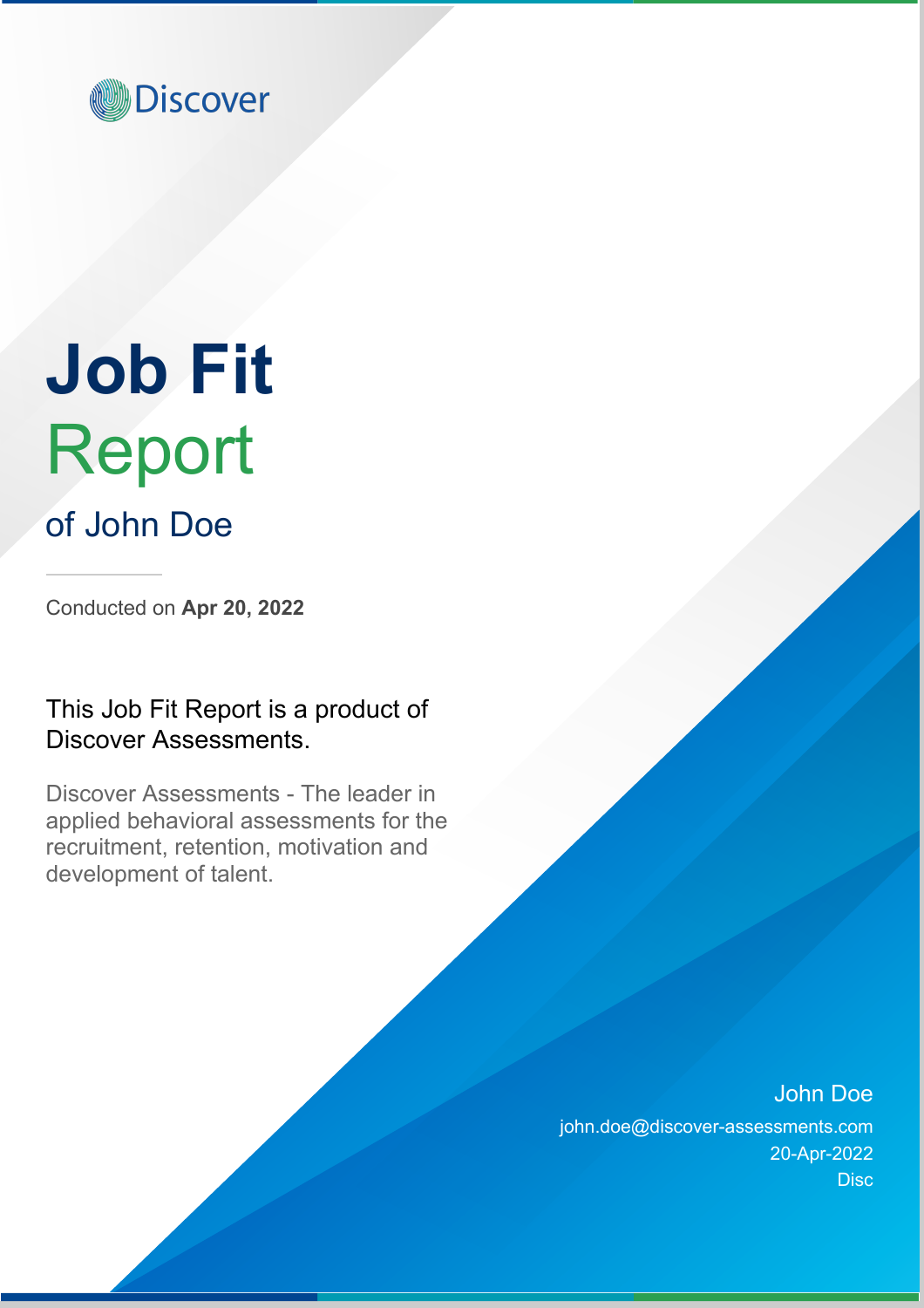

**The Discover Job Fit Report indicates the compatibility of the behavior of a candidate with the behavior required for the job as per the Job Fit system**

## **SCORE INTERPRETATION**

| <b>Score Range</b> | Interpretation of Compatibility of<br>Individual with the Job |  |
|--------------------|---------------------------------------------------------------|--|
| $0 - 50$           | Poor                                                          |  |
| $50 - 60$          | Fair                                                          |  |
| $60 - 70$          | <b>Average</b>                                                |  |
| $70 - 80$          | Good                                                          |  |
| $80 - 90$          | <b>Very Good</b>                                              |  |
| $90 - 100$         | <b>Excellent</b>                                              |  |

| <b>Candidate Name</b>  | <b>CONTRACTOR</b> | John Doe      |
|------------------------|-------------------|---------------|
| <b>Natural Profile</b> |                   | 95 48 43 15   |
| <b>Job Name</b>        |                   | Sales Manager |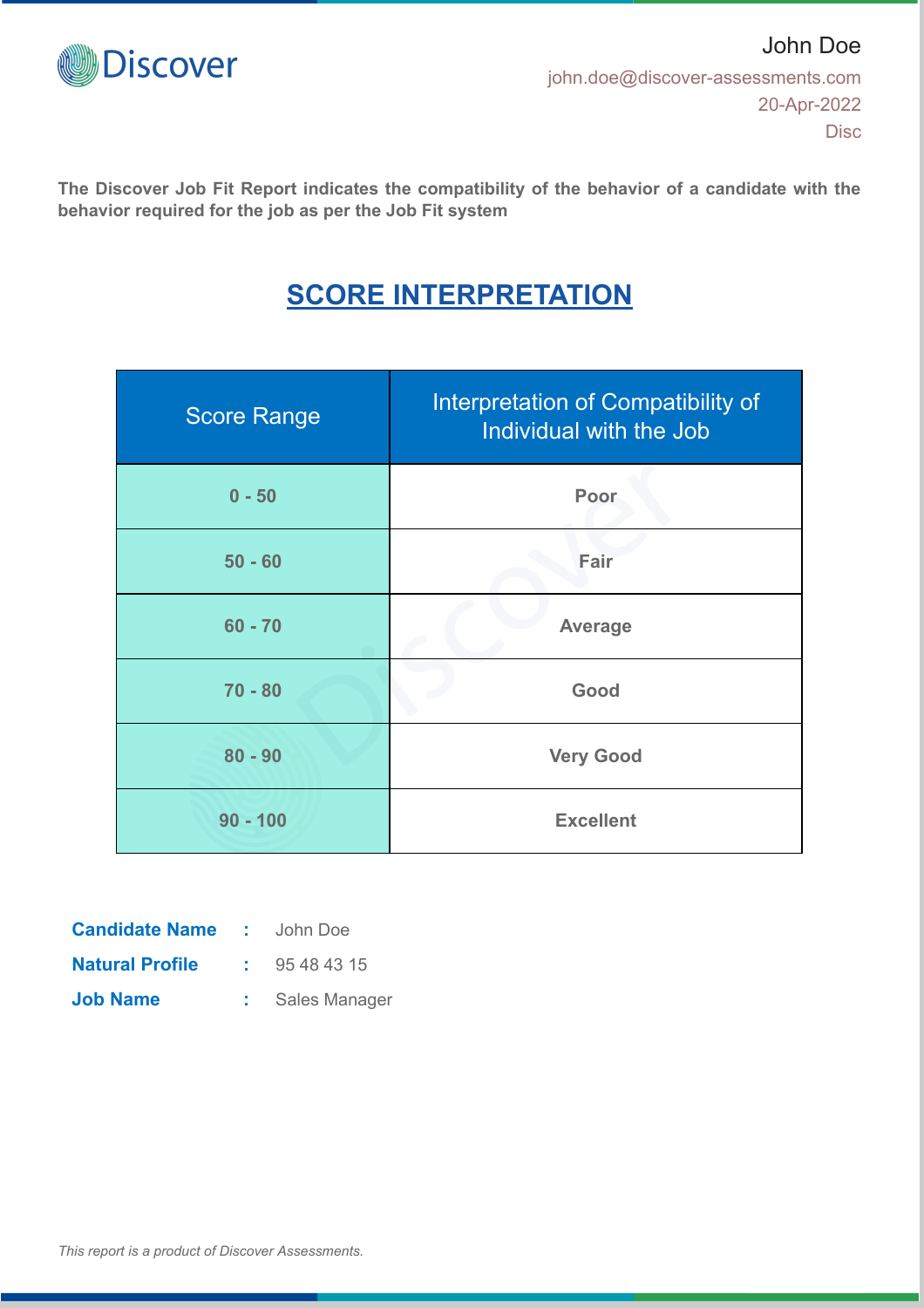

john.doe@discover-assessments.com 20-Apr-2022 Disc

John Doe

## **Job Fitment Graphs**

This section can be interpreted by a trained Discover analyst.

#### Job Fit Compatibility



#### Natural Behaviour vs Job

**Natural Behaviour Cales Manager** 

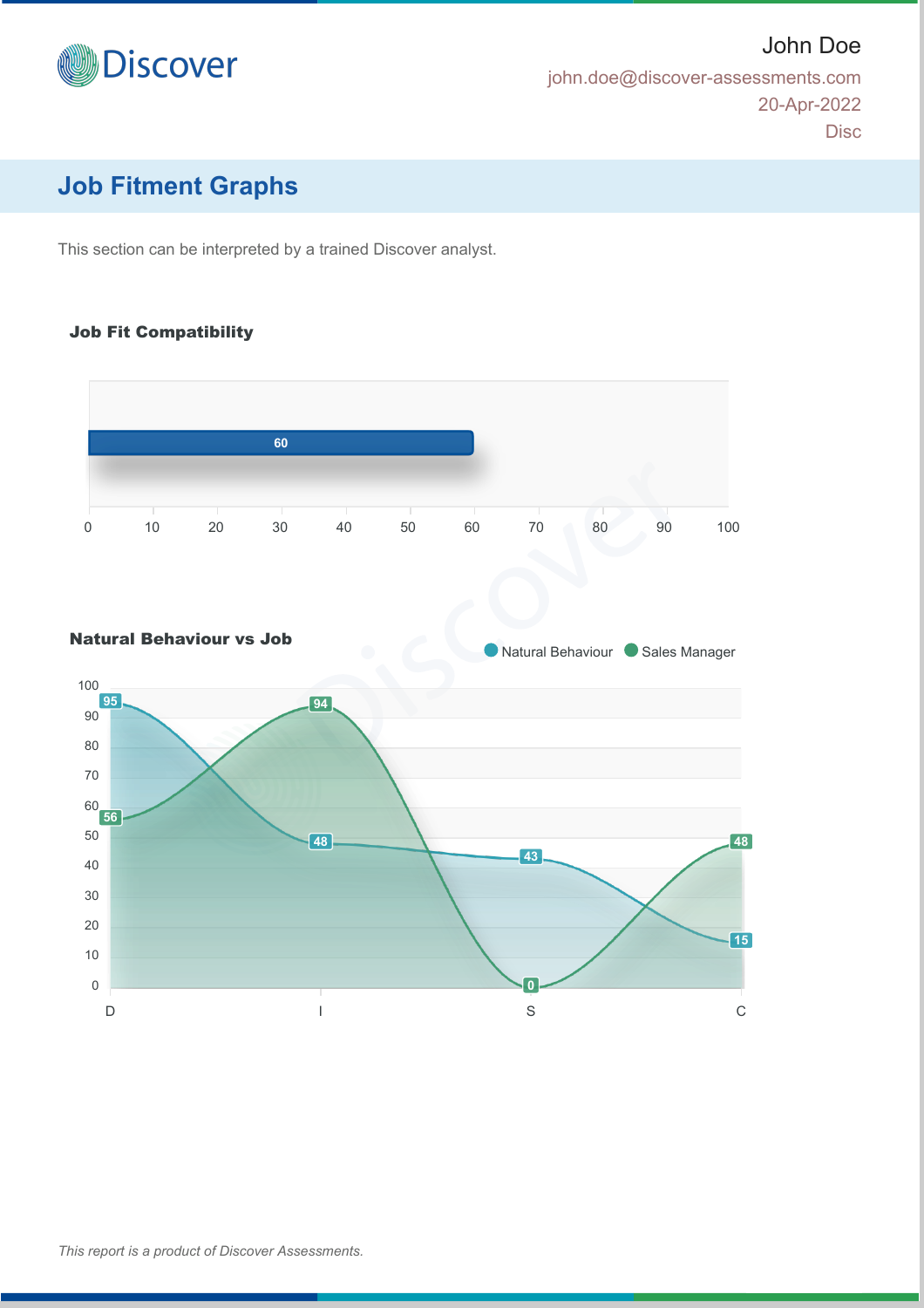

John Doe john.doe@discover-assessments.com 20-Apr-2022 **Disc** 

## **Job Fitment Graphs**

This section can be interpreted by a trained Discover analyst.

#### **hange Responsiveness Concentration Creativity & Innovation Customer Focus Decision Making Detailed Oriented Empathy Execution Skills Flexibility Friendliness Influencing Skills Initiative Leadership Patience People Management Persistence Planning & Organizing Problem Solving Quality Focus Results Oriented Self-Confidence Sensitivity Strategic Thinking Teamwork** -80 -60 -40 -20 0 20 40 60 80 100 **-32 45 1 -35 36**  $\boxed{7}$ **-3 4**  $(14)$ **-42 -44 0 0 2 -5 38 4 43 4 -2 -6 -38 39 -36**

Candidate Vs Job Competencies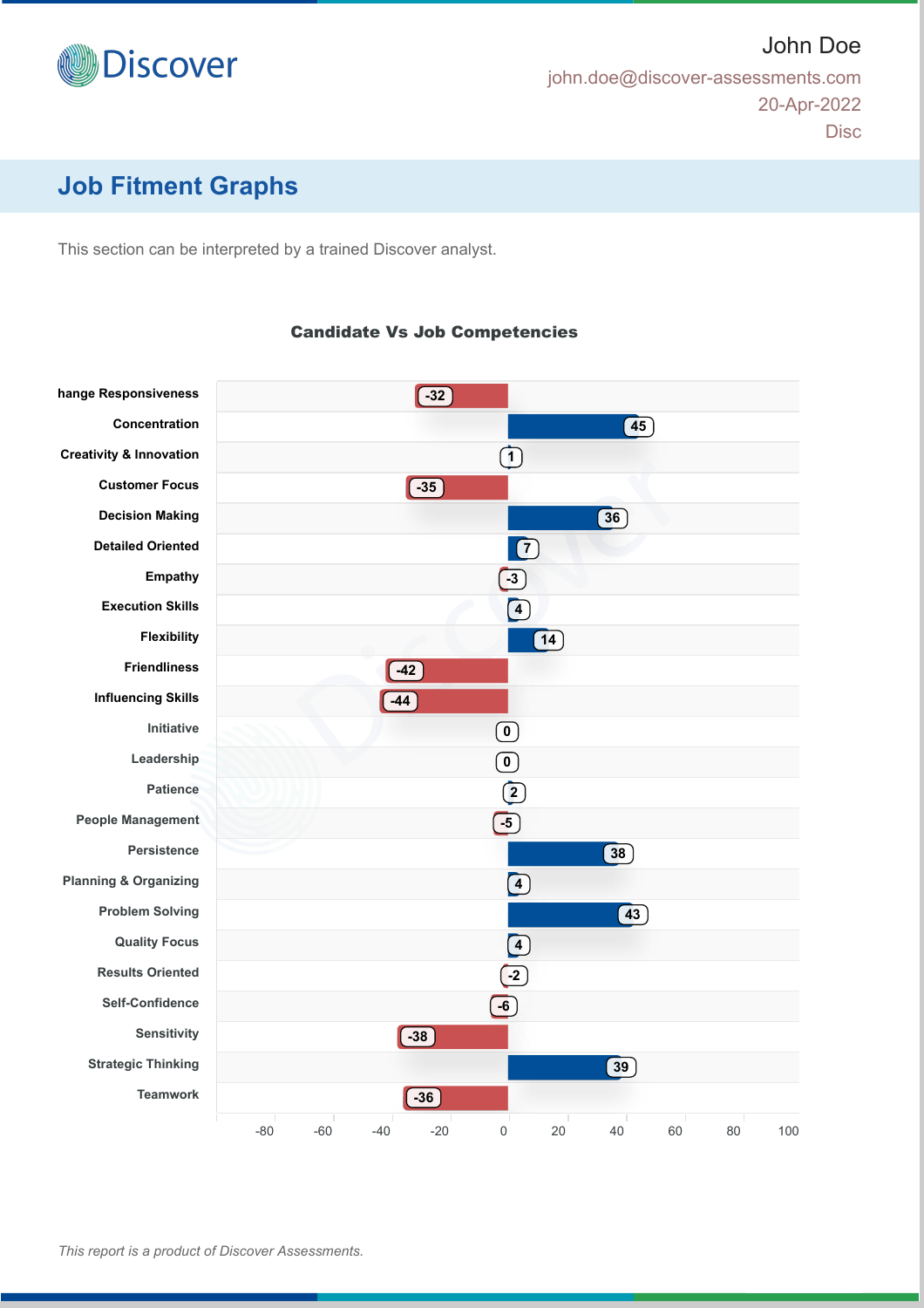

Disc

## **Competency Based Interview Questions**

#### Persistence Questions

- Can you describe a situation in which you had to follow up for a long time with a client to win the contract? What was your experience?
- What is the longest that you had to follow up with a client to win the contract?
- Describe an experience where your persistence paid off. How did you feel about it?

#### Problem Solving Questions

- What steps do you follow to analyse a problem before making a decision?
- Give me a specific example of a time when you used good judgment and logic in solving a problem
- Tell me about a time when you were systematic in identifying potential problems in a project

#### Sensitivity Questions

- Tell us about a time when you had to use coping strategies to deal with a high pressure situation
- Can you share an experience in your past when you worked under tremendous pressure? What did you do to manage it?
- Tell us about a time when you were under extreme pressure and remained calm and focused at work.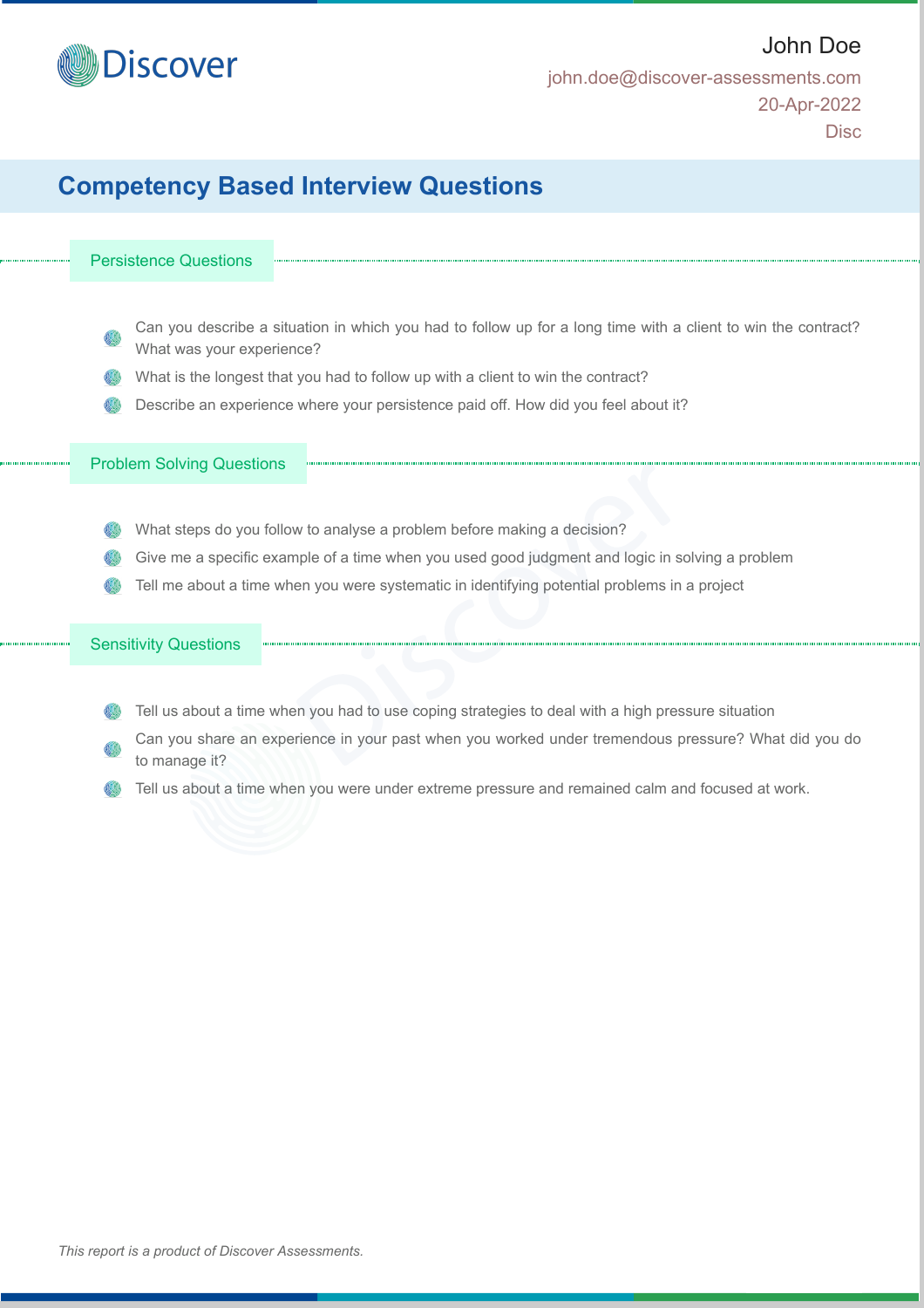

## **Competency Based Interview Questions**

#### Strategic Thinking Questions

- Describe a project which allowed you to exhibit your strategic thinking. What are the steps you took and tools you deployed, if any?
- Can you share any long term goal that you achieved by devising the right strategies? Describe the strategy used
- Tell us about a project where you had to display your strategic intent. How did you go about developing the strategy?

#### Teamwork Questions

- What did you do in your last job/project to contribute toward a teamwork environment? Be specific
- Describe the most difficult team you worked on, what was your role, and what knowledge have you applied?
- Describe your most recent group effort

#### Change Responsiveness Questions

- Can your share an experience where you had to adapt to change and how you managed it?
- In your past, have you had to quickly change your style of work to adapt to a new environment? Can you share what was the outcome?
- Please describe a situation in your previous job where the management changed the policies and you had to adapt to it. How did you respond to this change?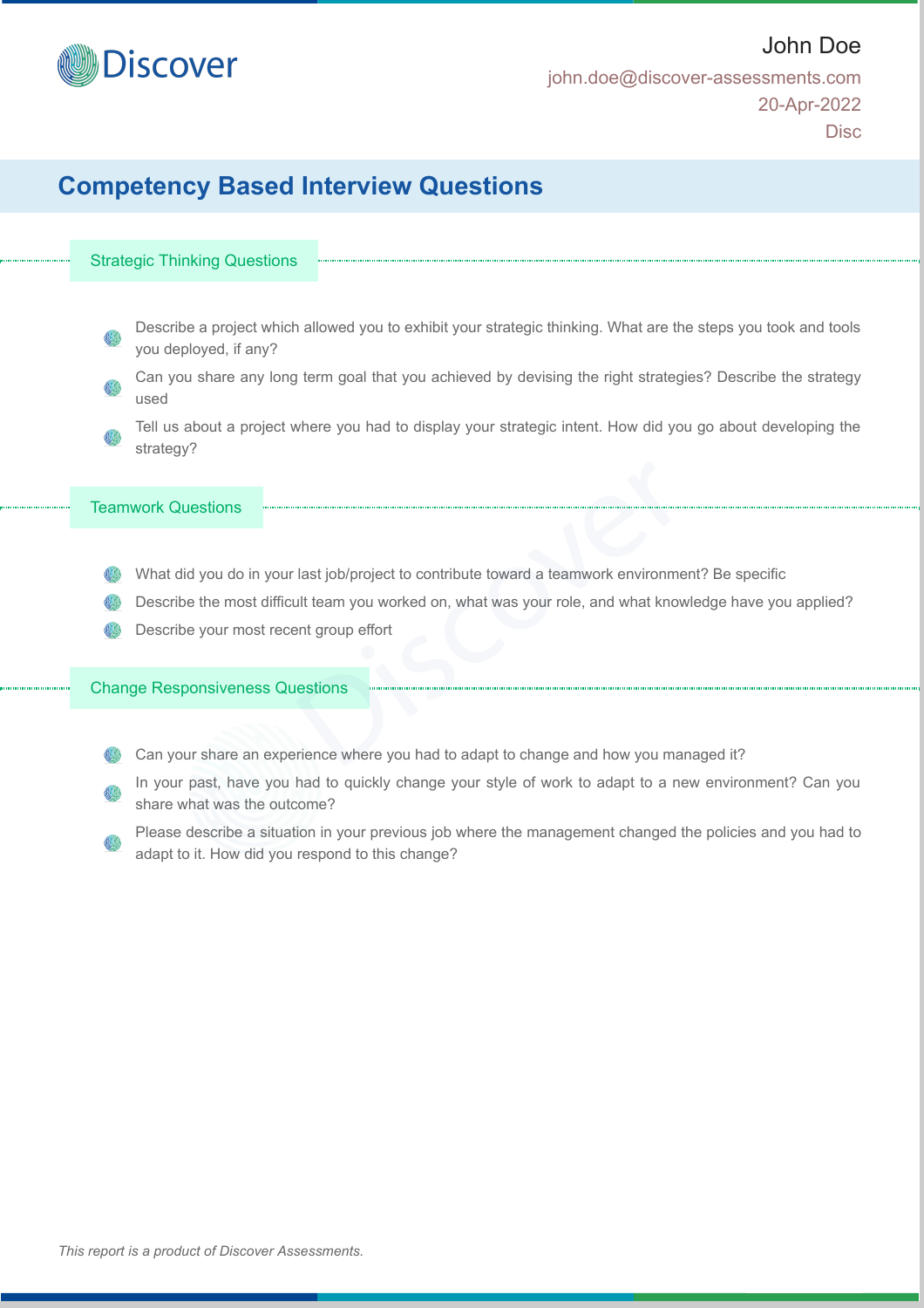

## **Competency Based Interview Questions**

#### Concentration Questions

- Please describe a situation where you had to stay focused at a single task ignoring everything else. What did you do?
- In your previous projects, can you share an example where you had to pursue a single minded goal leaving aside everything else? What was the outcome?
- Please share an example of a project which needed your full attention leaving aside everything else. What was your experience and the result?

#### Customer Focus Questions

- Describe a time when you chose to exceed, rather than meet, a customer's expectations. Why did you do so, and what were the results?
- Customers often need support in deciding exactly what they want. Describe a time when you invested time and effort in helping a customer evaluate his/her needs.
- Please provide me with an example of how you solved a customer inquiry at your previous job. What were the exact steps you used from the time you began the conversation to when the inquiry was resolved?

#### Decision Making Questions

- Give an example of a time in which you had to be relatively quick in coming to a decision
- Tell me about a time when you had to make a decision, but didn't have all the information you needed
- Give me an example of a time you had to make an important decision. How did you make the decision?